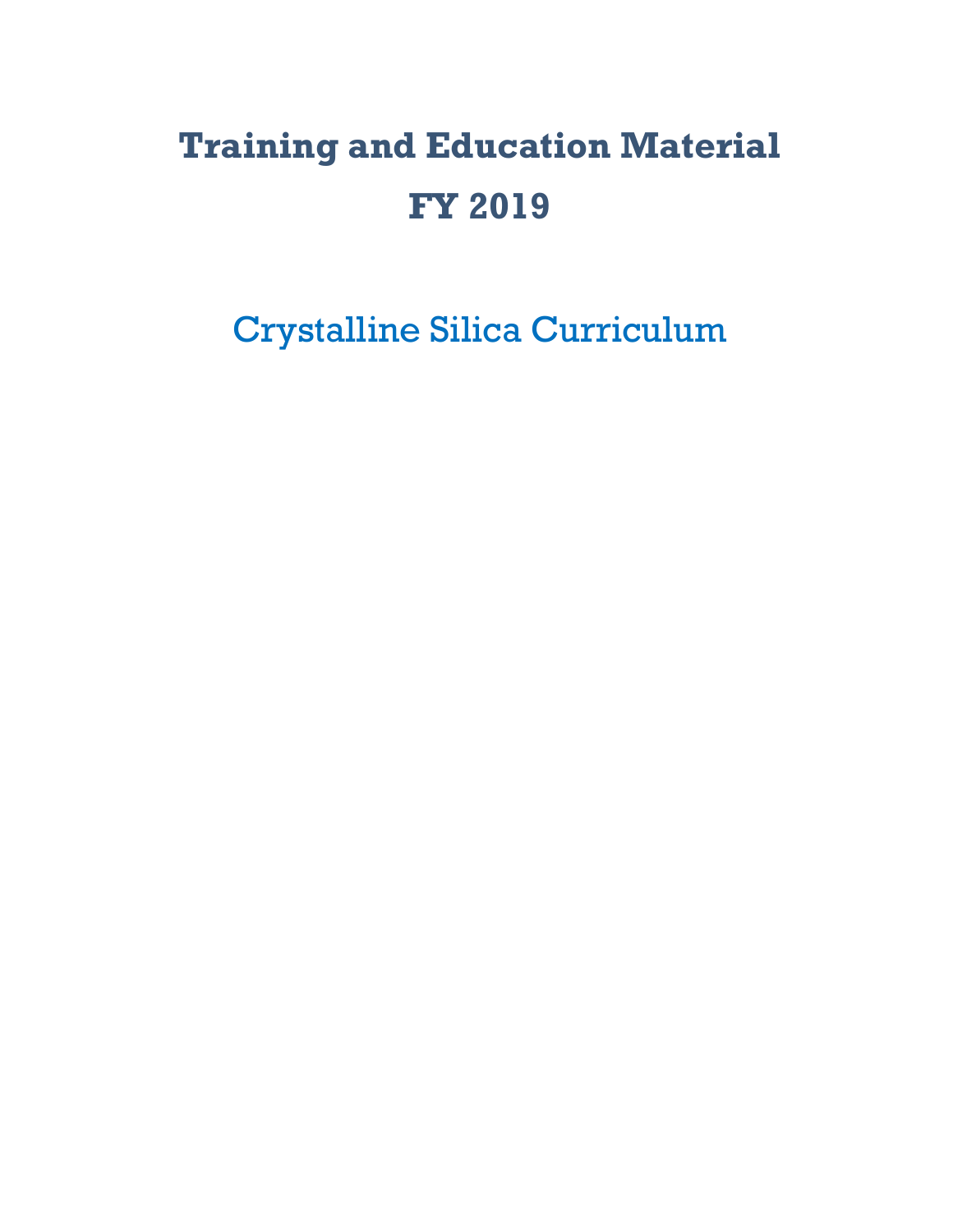**DISCLAIMER**: This material was produced under grant number SH-05058-SH8 from the U.S. Department of Labor, Occupational Safety and Health Administration. It does not necessarily reflect the views or policies of the U. S. Department of Labor, nor does mention of trade names, commercial products, or organizations imply endorsement by the U. S. Government. The U.S. Government does not warrant or assume any legal liability or responsibility for the accuracy, completeness, or usefulness of any information, apparatus, product, or process disclosed. Revised curriculum from the School of Public Health, University of Washington. Table of Contents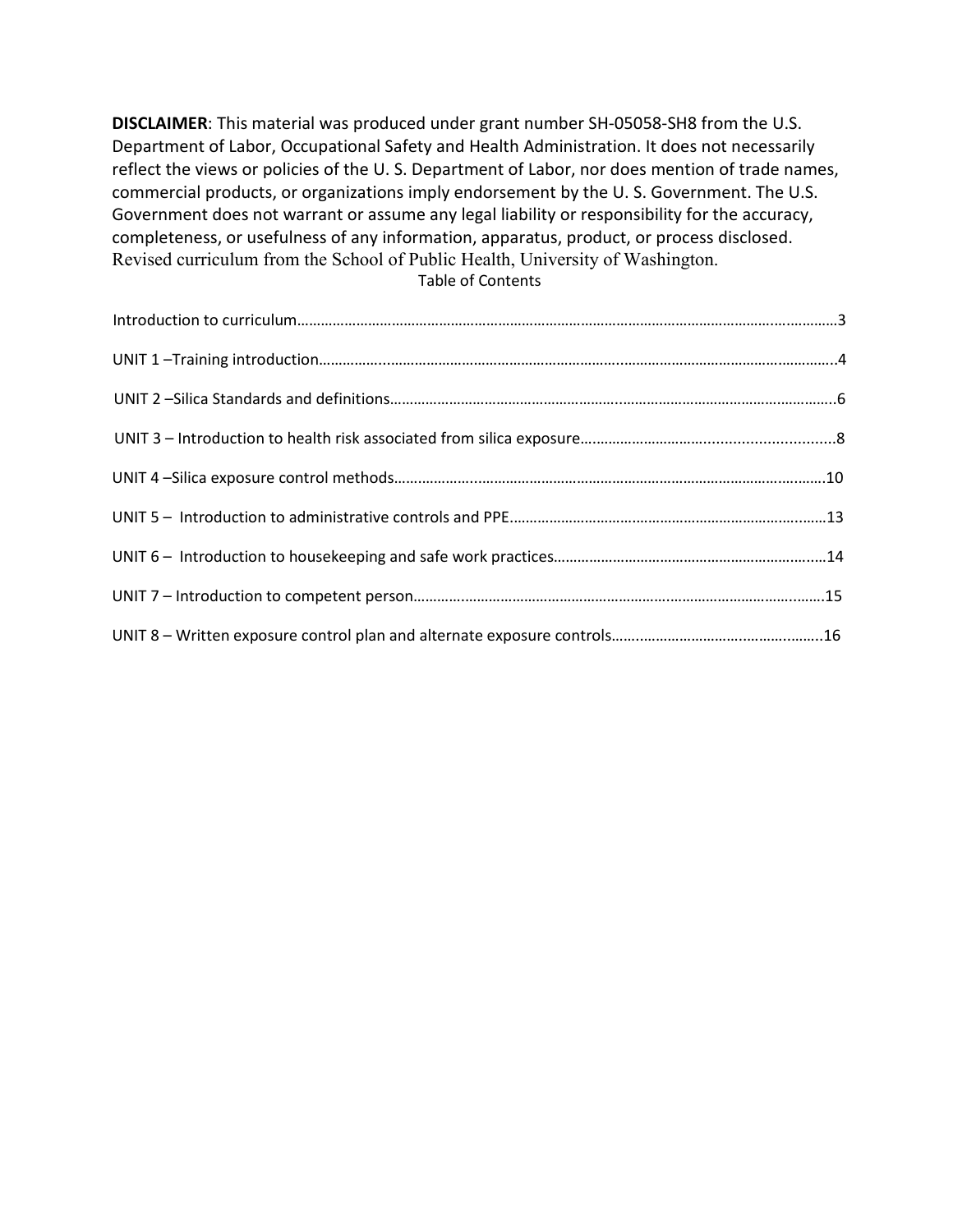#### **INTRODUCTION TO CURRICULUM**

#### **General materials**

- Nametags (optional)
- Paper and pens for each participant
- Laptop with compatible projector, speaker and screen
- Session 1 PowerPoint files and site-specific photos for hazard recognition
- Copies of handouts for each classroom activities
- Equipment: power tools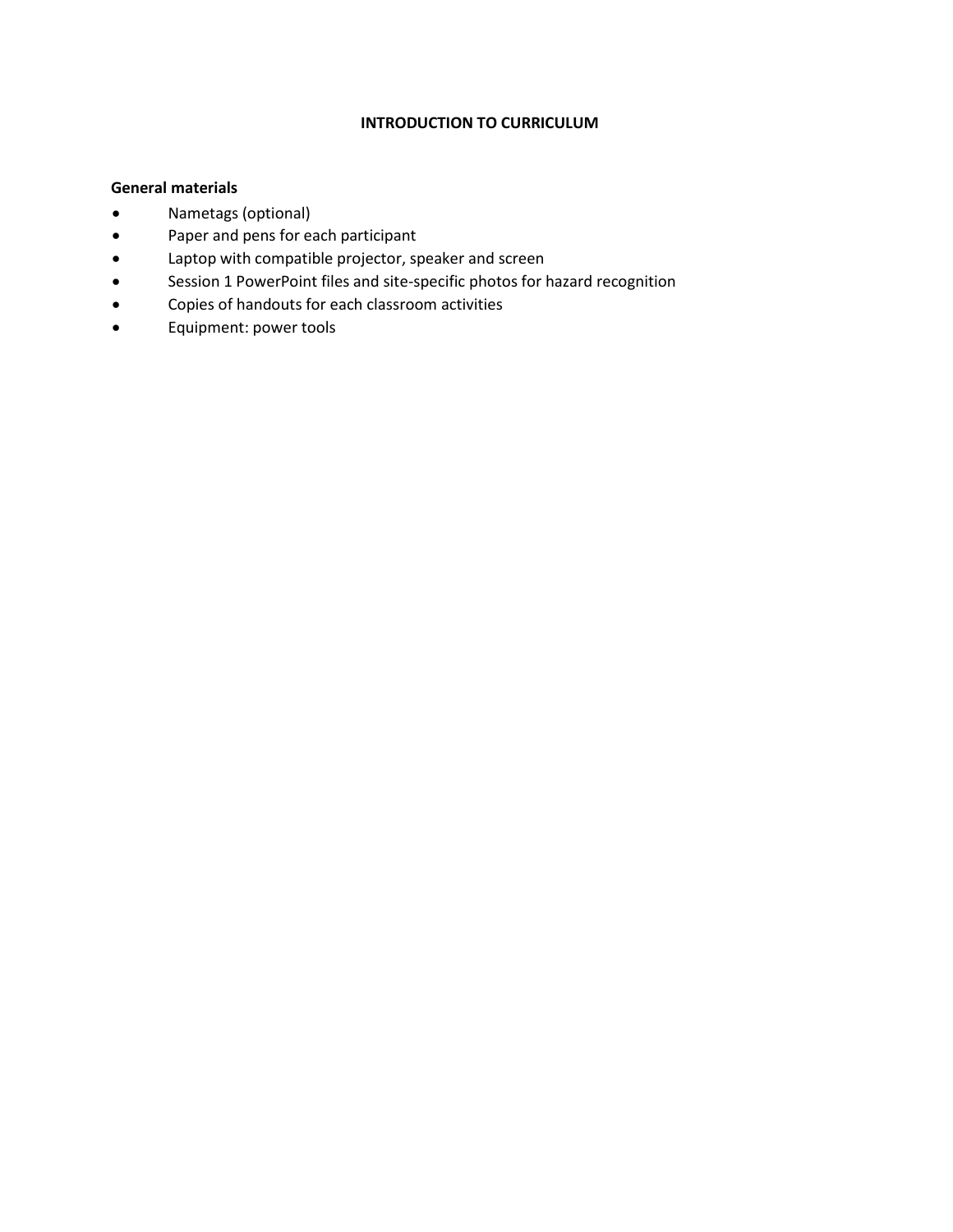#### UNIT 1 – TRAINING INTRODUCTION

#### **Purpose**

- Establish goals and work methods
- Class understanding that silica is a commonly found mineral
- Class understanding of the history of silica

# DETAILED FACILITATOR NOTES

#### **Activity 1:**

Introduction of training (30 minutes).

- **Introduce training staff and facilitator (20 minutes)**
	- o Introduce yourself and give your background

#### **Resources**

**Time:** 30 minutes

**Materials:** Session, projector, computer, speaker, PPP, paper and pencils

**Hand-outs:** course outline and OSHA Susan Harwood sign-in sheet

- experience and how long you have been working with your company. Introduce other facilitators that may be present or allow them to introduce themselves.
- **Introduce trainees.**
	- $\circ$  Have each trainee introduce themselves-who they work for and how long they have been employed and their favorite hobby. Allow as much time as the trainees need to introduce themselves.
- **OSHA Susan Harwood Sign-in sheets (1 minute)**
	- $\circ$  Explain to the class that sign-in sheets should be filled out legibly with name, position/job title, employer/school, years of experience and contact information to include email and/or phone number.
- **Introduce OSHA Susan Harwood Disclaimer (slide 2)**
	- o This material was produced under Grant Program #SH-05058-SH8 from the OSHA, U.S. Department of Labor. It Does not necessarily reflect the views or policies of the U.S. Department of Labor, nor does mentioning of trade names, commercial products, or organizations imply endorsement by the U.S. Government. (note revised from previous grant material).
- **Classroom participation and breaks. (slide 3, 4) (2 minutes)**
	- o Course outline
	- $\circ$  Explain to the class the schedule for the day to include subject materials to be covered.
	- $\circ$  Explain to the class that part of the learning process involves classroom participation.
	- $\circ$  Also, breaks will only be 10 minutes and trainees should be promptly seated when the breaks are over.
- **Discuss course evaluation. (slide 5) (2 minutes)**
	- $\circ$  Explain to the class by the end of the day, trainees will be asked to participate in an evaluation process. The purpose of the evaluation is to improve the training.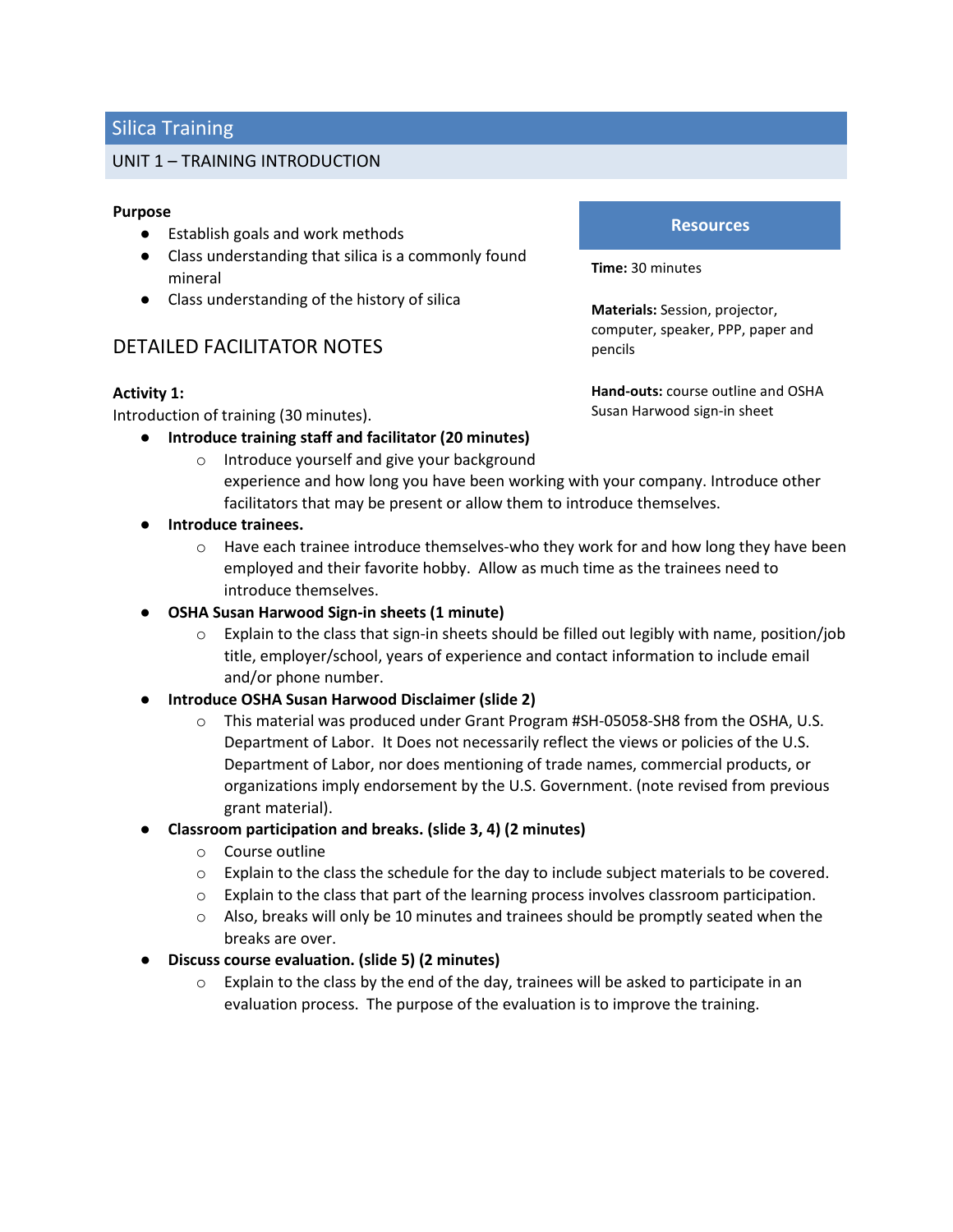- **Training objectives (slide 6)**
	- $\circ$  Explain to the class the what to expect during the course of the training by the objectives given

### **Activity 2**

Introduction to silica and its history

- **What is silica. (slide 7-8) (2 minutes)**
	- $\circ$  Explain to the class that silica is very common mineral found in most places including construction sites.
	- $\circ$  These examples are just some of the most common materials used in construction containing silica.
	- $\circ$  Be very descriptive-explain to the class that when silica enters our lungs its particles are tiny jagged shards of glass. These tiny particles are generated through high energy operations such as cutting, grinding and drilling operations.
- **Silica history (slide 9-10) (2 minutes)**
	- $\circ$  Explain to the class-the discovery of silica and its harmful health effects are dated back as early as the 1700's to the 1930's. Discoveries made by Dr. Ramazzini found evidence of silica in stone cutters and Dr. Hamilton discovered other silica related diseases in the early 1900's.
	- $\circ$  The most notable industrial exposure occurred when 764 out 1213 workers contracted silicosis and died while working underground in the Hawks Nest Tunnel in the 1930's.

**Break!**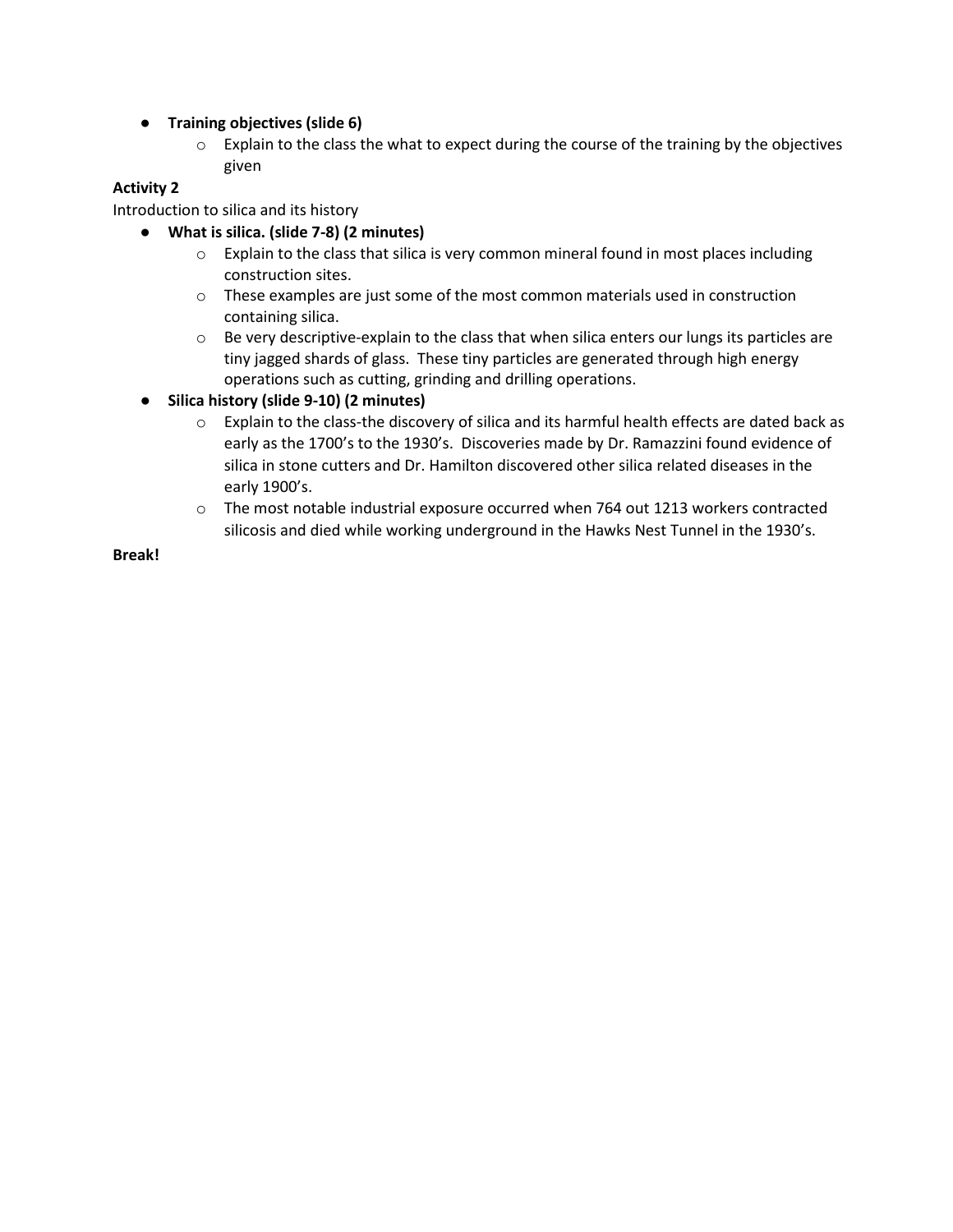#### UNIT 2 –Silica Standards and Definitions

#### **Purpose**

- Class understanding of the silica standards
- Class understanding of OSHA's PEL and AL
- Enable class to effectively use the silica tables

# DETAILED FACILITATOR NOTES

#### **Activity 3:**

Introduction to the silica standards

- **Discuss the silica standard (slide 11) (2 minute)**
	- o Explain to the class—The purpose of the standard is to limit exposure, increase awareness and ensure safe work practices are followed.
- **Discuss regulatory agencies (slide 12) (1minute)**
	- o Explain to the class-aside from OSHA, and MSHA have regulations to limit silica exposure.
- **Discuss silica related OSHA standards (slide 13) (1 minute)**
	- $\circ$  Explain to the class-additional regulations cover operations that expose workers to silica.
- **Discuss OSHA's silica construction standard definitions (slide 14-16) (4 minutes)**
	- $\circ$  Explain to the class-OSHA defines the maximum amount of silica a worker can be exposed under the regulations. The standard defines this as permissible exposure limit or PEL.
	- $\circ$  PEL is the calculated amount of a hazardous substance a worker can be exposed to in an 8-hour work day.
	- $\circ$  OSHA also defines the action level is the harmful level of a hazardous substance that requires medical surveillance and or increased IH monitoring.
	- $\circ$  Explain to the class-this slide illustrates that a worker cannot exceed a PEL of 50 micrograms per cubic meter of air in an 8-hour day.
	- $\circ$  The AL a worker cannot exceed action level which is set to 25  $\mu$ g/m<sup>3</sup>, which means where the concentration of an airborne silica is at or above this level (25  $\mu$ g/m<sup>3</sup>) for an 8-hour time weighted average, it will trigger the requirements for the application of the standard.
	- o Ask the class how much silica dust exposure is too much? The answer is zero.

#### **Resources**

**Time:** 20 minutes

**Materials:** projector, computer, speaker, PPP, paper and pencils, one empty one-liter bottle, concrete cinder block, saw

**Hand-outs:** Classroom activity sheet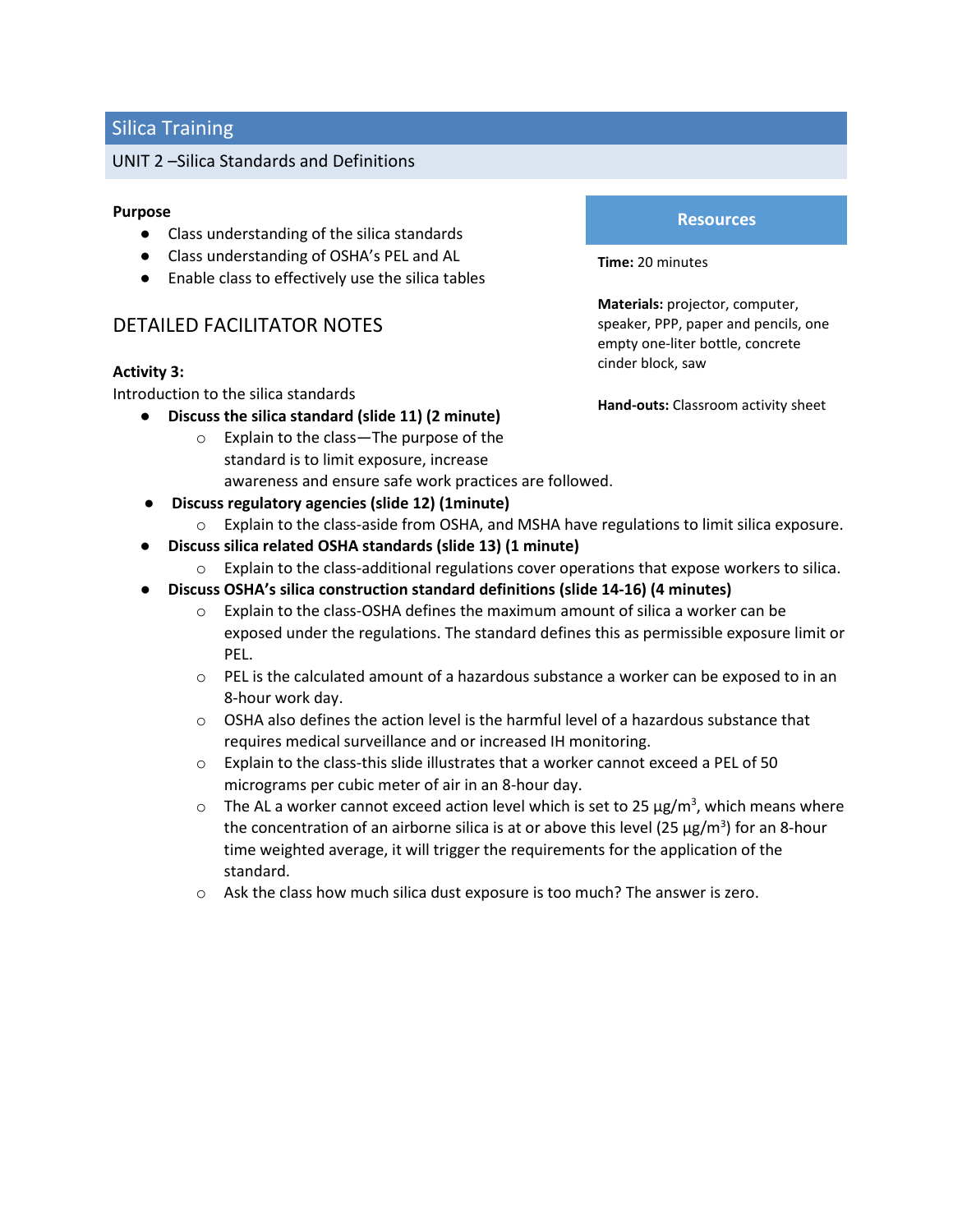#### **Activity 4:**

#### Introduction to PEL **(10 minutes)**

- **Classroom activity-PEL**
	- $\circ$  Instructor demonstrates by using a one-liter soda bottle, you can demonstrate how much air we breathe in an 8-hour work day and how that relates to how much dust we breathe for exposure.
	- $\circ$  For example: with moderate activity such as mowing a lawn we may breathe in 35 liters per minute. Multiply 35 liters by how much we breathe in one hour or 60 minutes. 35x60= 2100 liters of hour in one hour. Then multiply that number by the number of hours x8. 2100x8=16,800 liters of air we breathe in an 8-hour day. Then to convert 16,800 liters to cubic meters take 16,800/1000=16.8 cubic meters of air.
	- $\circ$  Explain to the class that you will come back to that number once you determine how much silica dust we breathe.
	- o Now factor in how much silica dust we breathe.
	- $\circ$  For example: Let's assume that this masonry material is 145 pounds per cubic foot or 65770 grams, which then we convert to 38 grams per cubic inch.
	- $\circ$  Let's begin by assuming we are making a cut 2.36 inches deep, 4 inches long and factoring in the overcut of .125 inches.
	- o Multiply 2.36x4x.125=1.18 cubic inches
	- $\circ$  Multiply the 1.18 cubic inches' x 38 grams = 45 grams of material released into the air.
	- $\circ$  Convert the 45 grams to micrograms = 45 million micrograms
	- $\circ$  Let's assume that only 20% of the materials actually contain silica. Therefore, multiply 45,000,000x .2= 9,000,000 micrograms.
	- o Return to the OSHA PEL of 50 ug per cubic meter of air. Multiply 50x16.8=840 micrograms in an 8-hour day.
	- $\circ$  Compare the 840 micrograms to the current amount of dust released by the paver cut of 9,000,000 micrograms.
	- $\circ$  Explain to the class that the paver cut releases 9 million micrograms. That's enough silica to exceed over 10k days' worth of dust exposure or 29 years.
	- $\circ$  Explain to the class that by considering these numbers we should understand how dust is measured and how much is too much for workers being exposed.
- **Discuss how much silica dust is too much (slide 17) (2 minute)**
	- $\circ$  Explain to the class the safest amount of silica in the air is zero. However, due to the nature of the construction industry, it is sometimes inevitable to get exposed to silica dust; therefore, workers should be trained on how to protect themselves from unacceptable levels of silica exposure.
	- o Explain to the class that employers are required to protect their employees in construction from the hazards associated with silica exposure when exposed over the AL.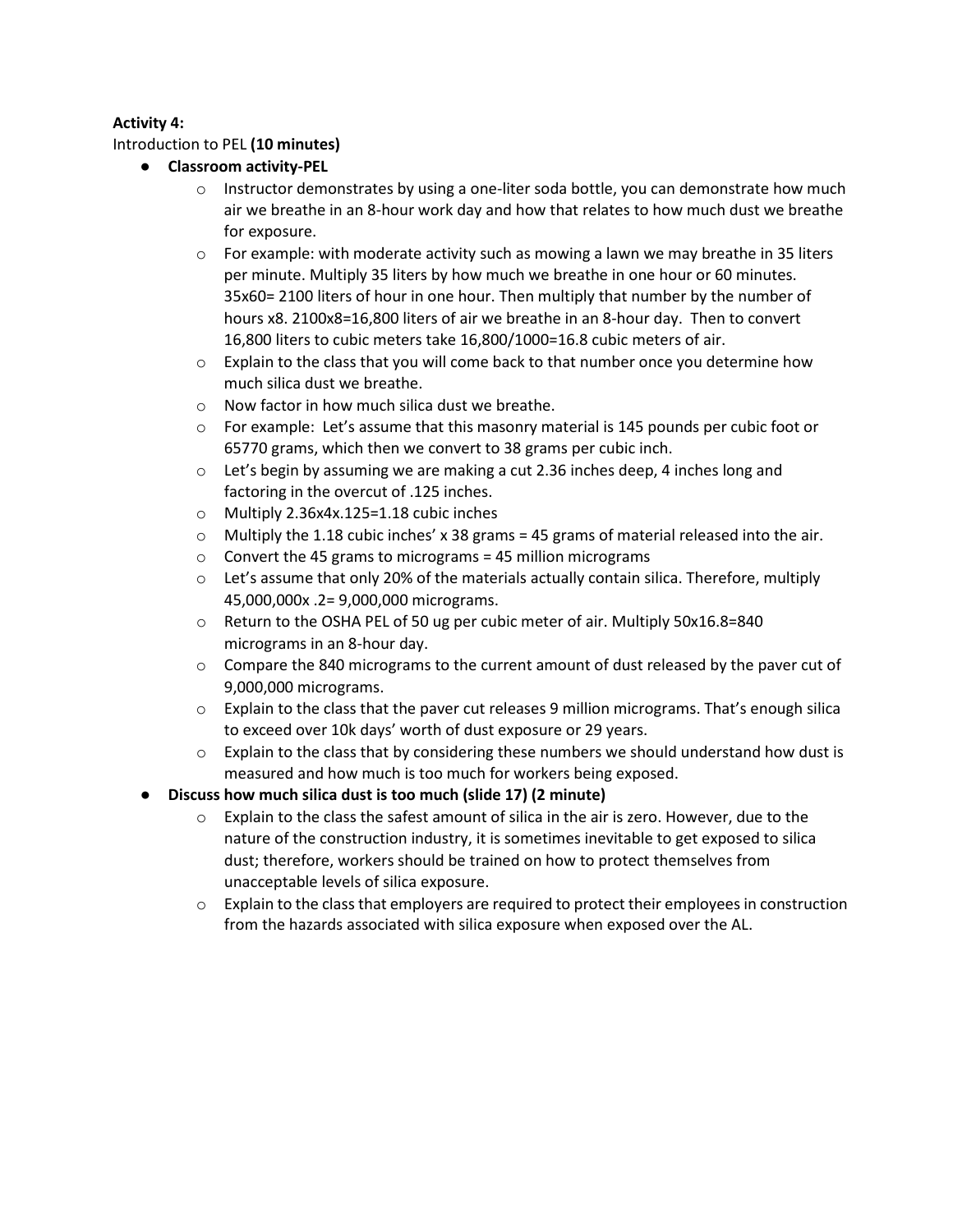# **Unit 3 – Introduction to Health Risk Associated from Silica Exposure**

# **Purpose**

- Class understanding of the health risk associated with silica exposure
- Class understanding on the types of silicosis
- Class understanding of the types of disease caused from silica exposure.

#### **Resources**

Time: 15 minutes

Materials: Projector, computer, speaker, PPP, paper and pencils Hand-outs: classroom activity

# DETAILED FACILITATOR NOTES

# **Activity 5**

Introduction to the health risk associated from silica exposure

- **Introduction to health risk associated with silica exposure (slide 18) (1 minute)**
	- $\circ$  It should be understood that the higher the cumulative exposure of a worker, the higher the risk of health effects
- **Discuss the types of silicosis (slide 19) (2 minutes)**
	- $\circ$  Acute silicosis is a rare disease caused by inhalation of extremely high levels of silica particles and is almost always fatal.
	- $\circ$  Accelerated silicosis generally occurs within 5-15 years of exposure and results from heavy levels of exposure to silica.
	- $\circ$  Chronic silicosis is the most common form of silicosis, which can result from less intense exposure; it occurs usually after more than 20 years of exposure to silica.
- **Discuss the signs and symptoms of silica exposure (slide 20) (2 minutes)**
	- o There are several stages of silicosis. Early stages may go completely unnoticed. Continued exposure may result in the exposed person noticing a shortness of breath upon exercising, possibly having fever and occasionally bluish skin at the ear lobes or lips. Silicosis makes a person more susceptible to infectious diseases of the lungs, like tuberculosis. Progression of the disease leads to fatigue, extreme shortness of breath, loss of appetite, pain in the chest, and respiratory failure, which all may lead eventually to death. Employees with these symptoms should immediately receive further evaluation and treatment.

### ● **Activity 6:**

Introduction to the silica tables Classroom activity **(10 minutes) (slide 21-22)**

- **Classroom activity** 
	- o Divide classrooms into small groups. Ensure there is 2-3 trainees per group.
	- $\circ$  Distribute the table list that includes industry, occupation and materials
	- o Explain to the class that each group will select and circle items from each list and discuss their findings in class.
	- $\circ$  Ask the trainees share their work experiences and whether controls were put in place to prevent exposure to silica dust.
	- o Ask the trainees if they have ever received silica training.
	- $\circ$  Ask the trainees if they have ever had a family member diagnosed with silicosis or other related diseases from exposure to silica.

**Break!**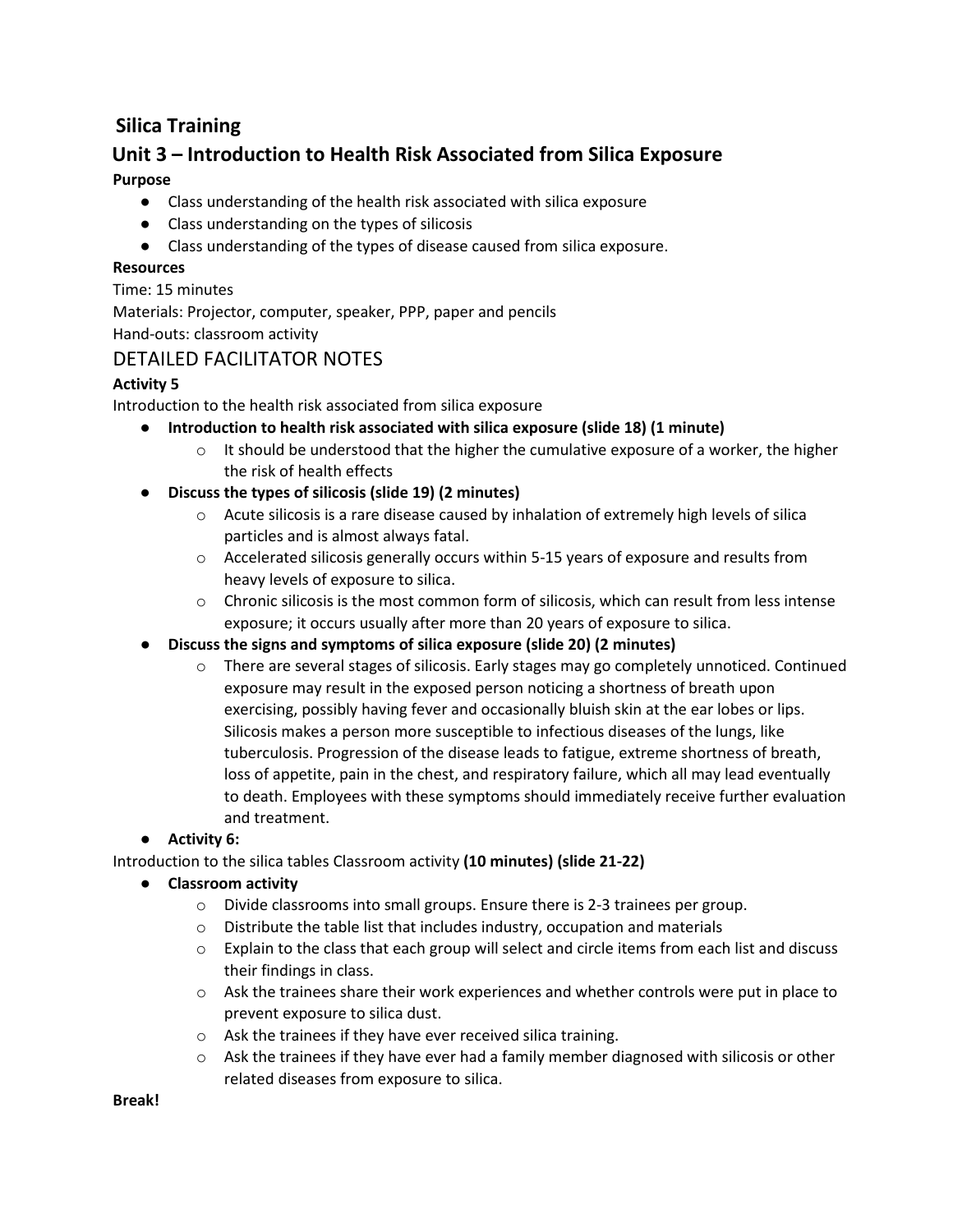UNIT 4 –Silica exposure control methods for construction

#### **Purpose**

- Class understanding of exposure control methods
- Class understanding of how to use engineering controls

# DETAILED FACILITATOR NOTES

#### **Activity 7:**

Introduction to silica control methods (10 minutes)

- **Discuss silica control methods for construction (slides 23) (3 minutes)**
	- o Explain to the class- The first step for an employer is to determine if the standard applies to his/her work.

**Resources**

**Time:** 15 minutes

**Materials:** Projector, computer, speaker, PPP, paper and pencils.

**Hand-outs:** classroom activity table 1

If an employer answers "no" to the question "Could employees be exposed to silica at or above 25 µg/m3 as an 8-hour TWA under any foreseeable conditions, including the failure of engineering controls, while performing construction activities?" no further action is required under the new silica standard. However, if the answer is "yes", then that work is covered by the standard and must comply with its requirements.

- $\circ$  Specified exposure control methods which requires employers to fully and properly implement protections for the tasks or equipment listed in Table 1 of the standard
- $\circ$  Alternative exposure control methods. An employer who chooses this option must determine the levels of silica that employees are exposed to, and must further independently decide on and use engineering and work practice controls to limit employee exposures to a PEL of 50 micrograms per cubic meter of air (50 μg/m3) as an 8-hour time-weighted average (TWA). This employer must also supplement the controls with respiratory protection when necessary.

#### ● **Discuss control methods for construction (slide 24) (2 minutes)**

- $\circ$  The specified exposure control method of the standard is essentially covered in Table 1. This table lists 18 common tasks/equipment using various types of tools or equipment found on construction sites. It specifies the engineering controls for the tasks based on the location and the duration of the exposure.
- $\circ$  Employers who choose to follow Table 1 for any given task are required to fully and properly implement the engineering controls for each employee engaged in tasks which are creating silica exposures.
- $\circ$  It should be noted that employers who comply with Table 1 by fully and properly implementing its recommendations, are not required to conduct exposure assessments or comply with a PEL requirement for their employees.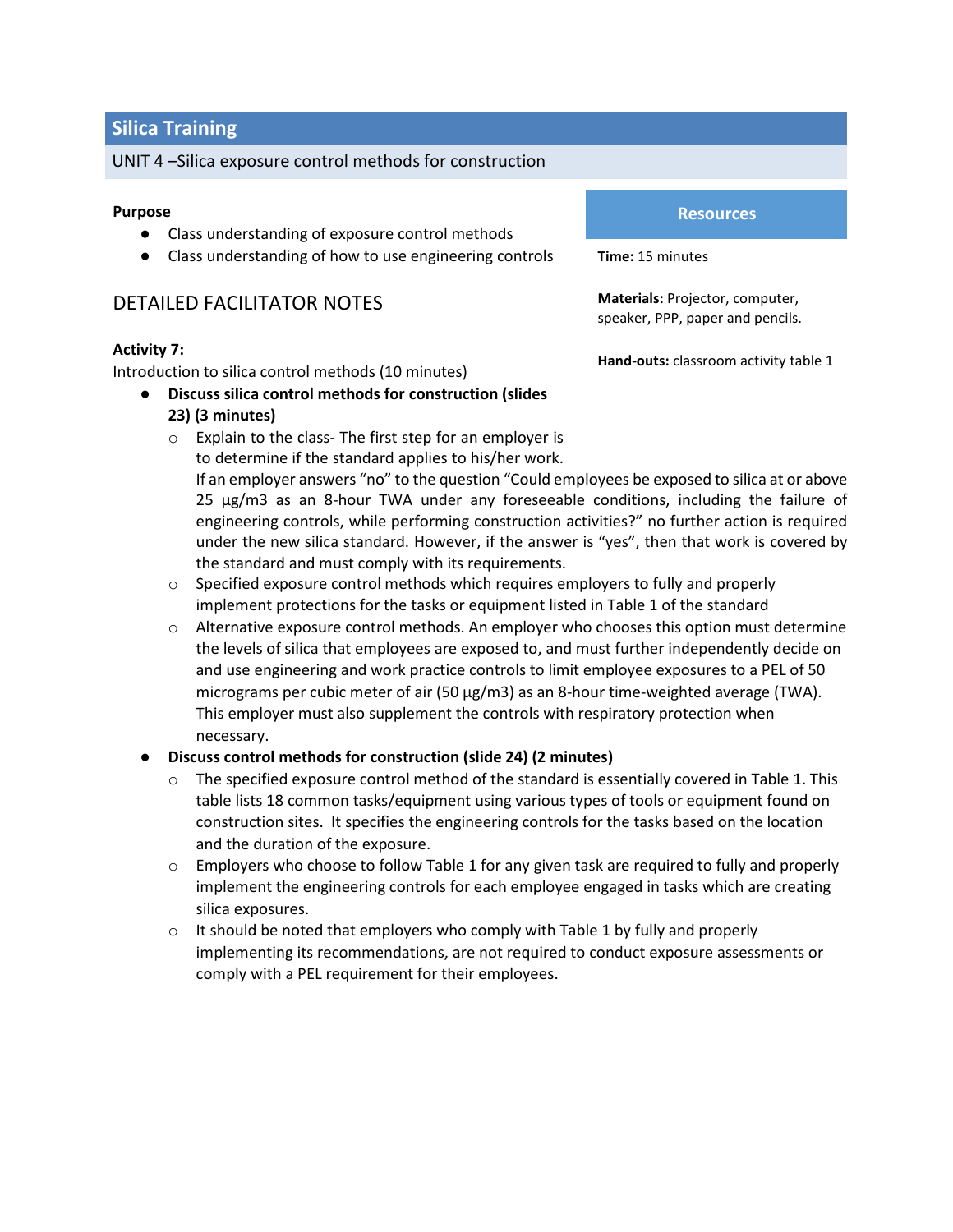- **Discuss engineering controls (slide 25) (2 minutes)**
	- $\circ$  Explain to the class that there are two main engineering controls that are used to eliminate exposure to silica dust. We will discuss the integrated water delivery system and the vacuum dust collection system.
- **Integrated water delivery equipment (slides 26-28) (4 minutes)**
	- $\circ$  Integrated Water Delivery Systems (IWDS): This is commonly known as the wet method. In this method, water is supplied to the equipment by a pressurized container or a constant water source (e.g., a hose connected to a faucet). The water delivery system usually includes a nozzle for spraying water. Using water will usually reduce dust levels to below the PEL in construction activities. Wet cutting is the most effective method for controlling silica dust generated during certain tasks because it controls the exposure at its source.
	- $\circ$  Integrated water systems (IWDS) are required for several types of equipment. IWDS must be developed specifically for the type of tool in use so they will apply water at the appropriate dust emission points based on tool configuration, and do not interfere with other tool components or safety devices. To effectively minimize dust emissions for tasks with the wet method an adequate supply of water for dust suppression is needed (at the flow rates specified by the manufacturer); the spray nozzle must be working properly to apply water at the point of dust generation; the spray nozzle should not be clogged or damaged; and all hoses and connections must be intact.
	- $\circ$  Workers should dispose of water containing silica (slurry) in a way that prevents the silica from becoming re-suspended in the air in order to limit the secondary exposure, If the silica is allowed to become airborne, it can contribute to employee exposures. Freezing temperatures complicate the use of water. In cold temperatures, where there is a risk of water freezing, additional work practices should be followed to prevent water from freezing; which include insulating drums, wrapping drums with ice melting heat tape, or using environmentally-friendly antifreeze additives. Adding environmentally –friendly additives will not only prevent supply water from freezing, but will also prevent the water from freezing on the ground. This is a good way to prevent slipping hazards, as well. As an alternative, chipping away the ice, or using deicing compounds or sand may be used to control the slipping hazards.
	- $\circ$  When using wet methods for dust control, ground-fault circuit interrupters (GFCIs) and watertight, sealable electrical connectors for electric tools and equipment provide for electrical safety.
	- o Electrical Safety Use ground-fault circuit interrupters (GFCIs) and watertight, sealable electrical connectors for electric tools and equipment on construction sites
- **Discuss vacuum dust collection equipment (slides 29-31) (4 minutes)**
	- $\circ$  When wet methods cannot be implemented, an alternative is the use of vacuum dust collection systems. You can purchase these systems as kits. This system includes a dust collector (hood or shroud), vacuum, hose, and filter(s). These vacuum dust collection systems must effectively capture dust generated by the tool being used and must not introduce new hazards, such as obstructing or interfering with safety mechanisms.
	- $\circ$  In order for a vacuum dust collection system to be effective, one must use, a vacuum with enough suction to capture dust at the cutting point; a HEPA filter in the vacuum exhaust, and a pre-filter or cyclonic separator to improve vacuum efficiency; a hose size recommended by the manufacturer; and a hood or shroud that is recommended by the manufacturer.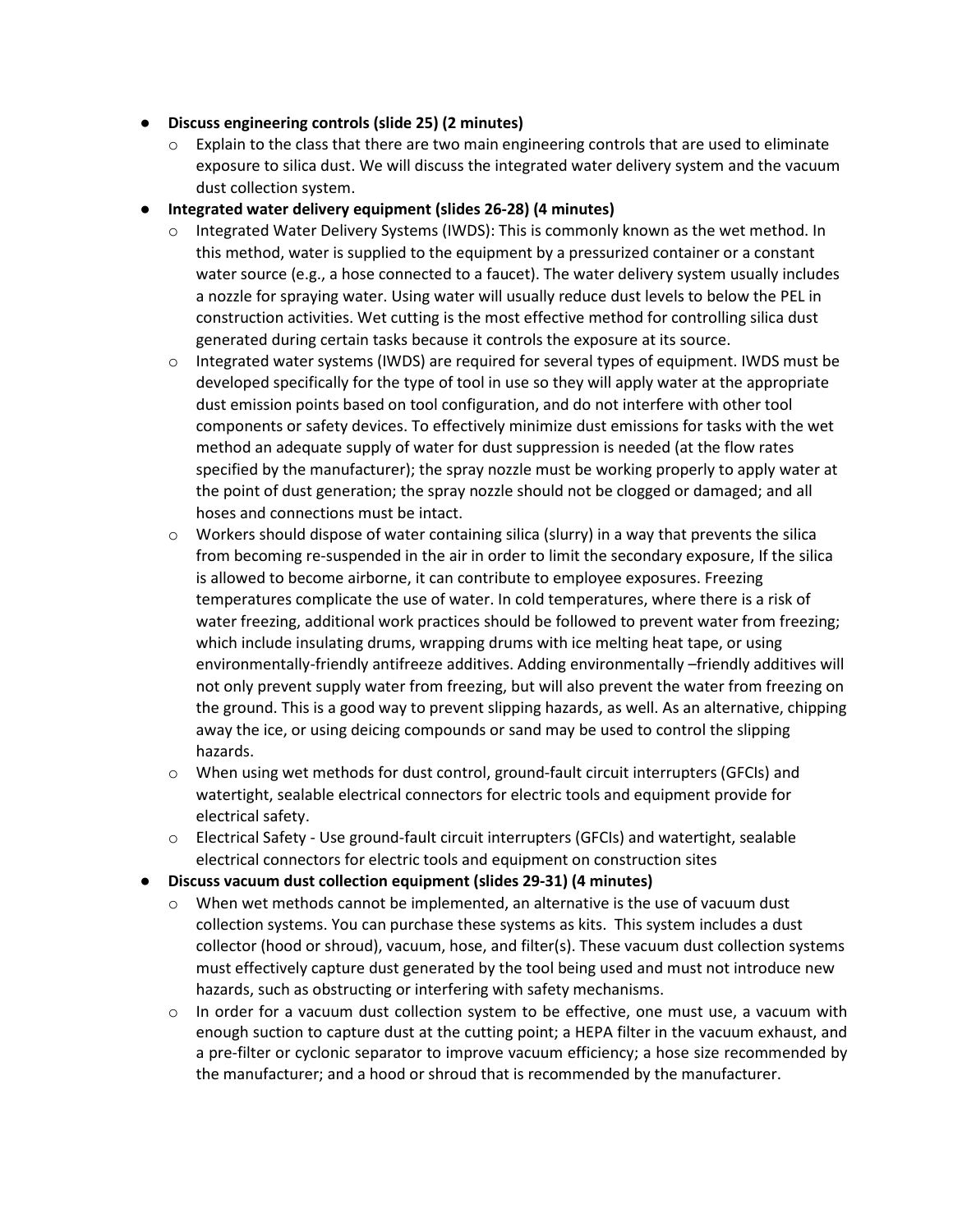o make sure that all hoses are clear and free of debris, kinks and tight bends and cracks; ensure that appropriate filters and dust bags are in good condition and changed or emptied as needed (may be necessary several times per shift under some circumstances); check the entire system daily for signs of poor dust capture or dust leaks; use high-efficiency (HEPA) filters for maximum dust control; review manufacturers' operating specifications and recommendations for their equipment; and avoid exposure to dust when changing vacuum bags and cleaning or replacing air filters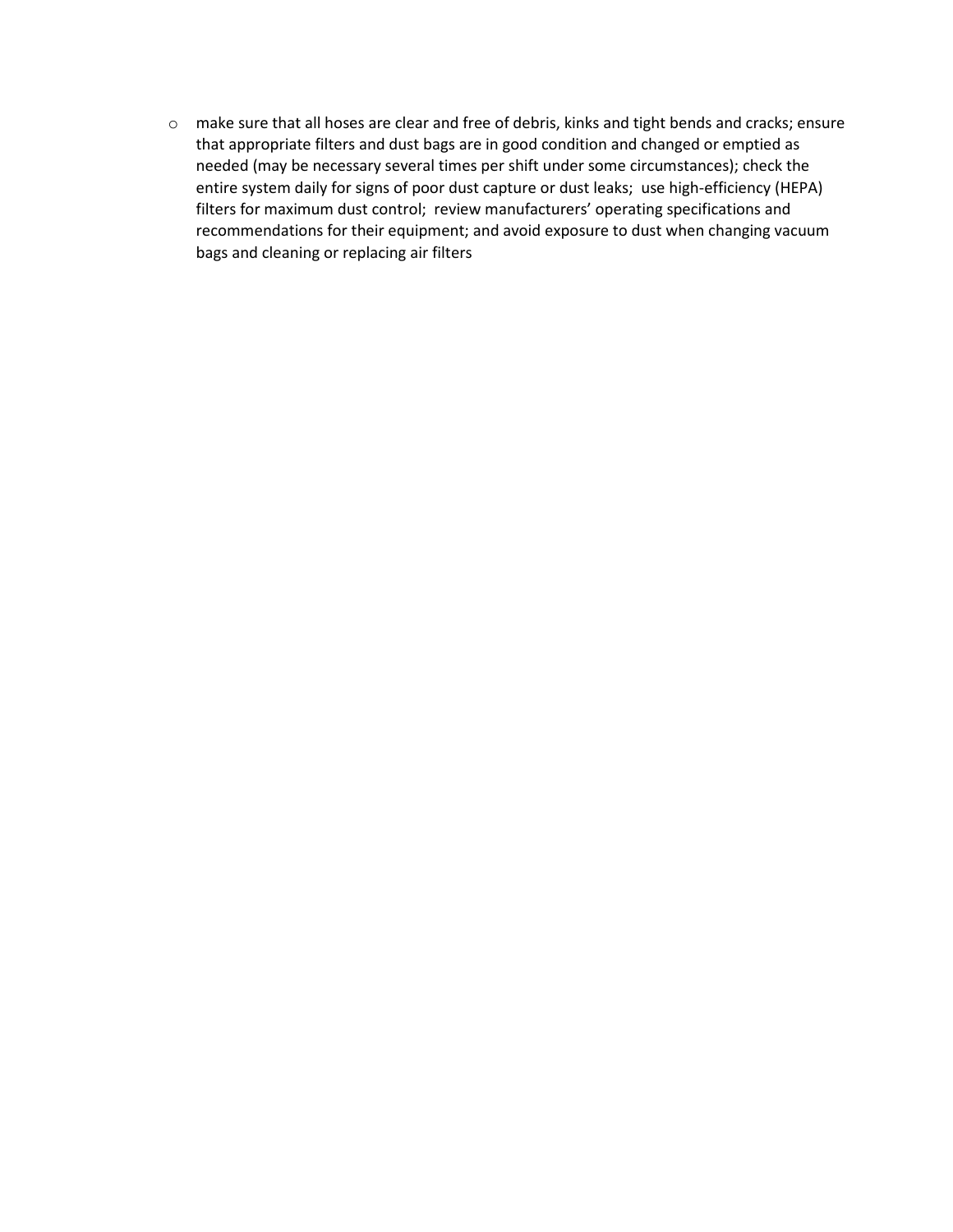#### UNIT 5 – Introduction to Administrative and PPE Controls

#### **Purpose**

- Class understanding on how to apply administrative controls
- Class understanding on how to apply PPE controls

# DETAILED FACILITATOR NOTES

#### **Activity 8:**

#### **Discuss administrative controls (slides 32) (5 minutes)**

- o Explain to the class that along with the engineering controls, OSHA also requires workplace controls to eliminate exposure to silica dust. One of the administrative controls is the safety program and training.
- $\circ$  The training must be provided at the time employees are assigned to a position involving exposure to silica. The employer must make sure that employees trained under the silica standard can demonstrate knowledge and understanding of the standard. Additional training must be provided if the employer asks an employee to perform a task that is new to that employee, and/or when the employer introduces new protection methods and/or an employee is working in a manner that suggests he or she has forgotten what was learned in a previous training.

#### ● **Discuss PPE controls: (slide 33) (5 minutes)**

- o Explain to the class- employers who follow the specified exposure control methods listed in Table 1 must provide respiratory protection where required by Table 1. Employers who follow alternative exposure control methods must provide respiratory protection:
- o Where exposures exceed the PEL during periods necessary to install or implement engineering and work practice controls; and/or where exposures exceed the PEL during tasks, such as some maintenance and repair tasks, for which engineering and work practice controls are not feasible; and/or during tasks in which the employer has implemented all engineering and work practice controls but exposures remain above the PEL.
- o When vacuum dust collection systems and/or wet methods are not feasible or do not reduce silica exposures to PEL, workers need respiratory protection as a last line of defense. Respirators must fit properly to prevent leaks around the edges. Fit-testing must be done with the same make, model, style, and size of respirator that will be used before first wearing a respirator. Fit testing may be conducted by using quantitative method or qualitative method. Employees must only wear the model and size of respirator that they fit tested with. Employers should not permit employees to have facial hair that comes between the sealing surface of the face piece and the face or that interferes with valve function or any condition that interferes with the face-to-face-piece seal or valve function.

# **Resources Resources**

**Time:** 10 minutes

**Materials:** Projector, computer, PPP, paper and pencils

**Hand-out:** None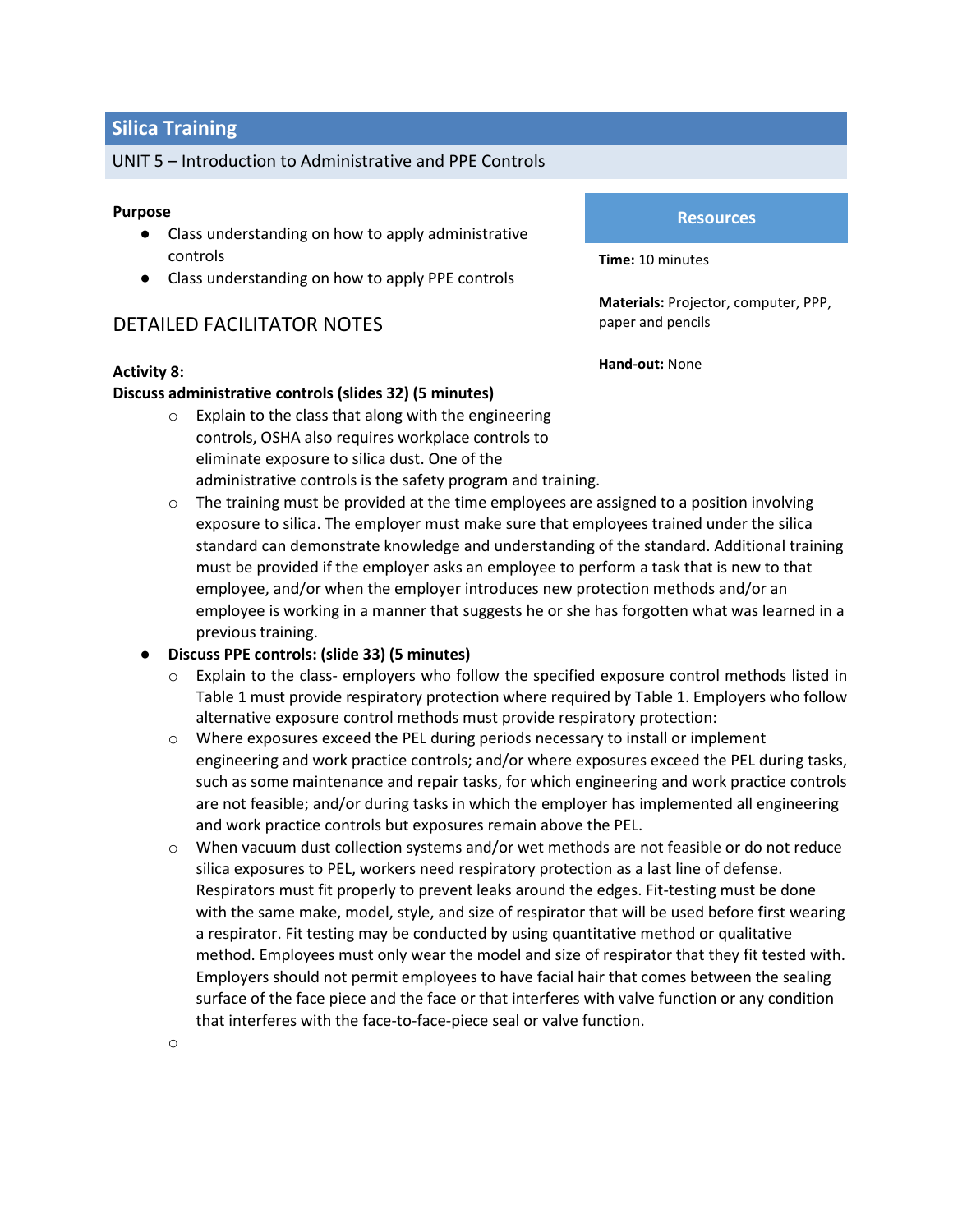#### UNIT 6 – Introduction to Housekeeping and Safe Work Practices

#### **Purpose**

● Class understanding on how to use good housekeeping and safety work practices

# DETAILED FACILITATOR NOTES

#### **Activity 9:**

Classroom activity.

- **Discuss housekeeping and safe work practices (Slide 34) (5 minutes)**
	- o Explain to the class- As another workplace control; the standard requires all construction

#### **Resources**

**Time:** 10 minutes

**Materials:** Projector, computer, speaker, PPP, paper and pencils

**Hand-out:** Equipment and a concrete block.

- employers covered by the standard, including those who fully and properly implement the control methods specified in Table 1, to avoid certain housekeeping practices. Cleaning methods such as dry sweeping, dry brushing, and use of compressed air can cause silica dust to become airborne and be inhaled by employees. Therefore, the silica standard limits the use of these cleaning methods to prevent unnecessary exposures to employees. Standard states that, when it is likely to contribute to employee exposure to silica, employers must not allow-dry brushing or dry sweeping, unless methods such as wet sweeping and HEPA-filtered vacuuming are not feasible; cleaning of surfaces or clothing with compressed air, unless the compressed air is used together with a ventilation system that effectively captures the dust cloud, or no other cleaning method is feasible.
- o Employers are required to use other cleaning methods such as wet sweeping and HEPAfiltered vacuums whenever feasible, because such methods reduce employee exposures. Employers are not required to follow these housekeeping requirements when cleaning ordinary soil, large debris, and non-silica- containing materials, such as sawdust.
- o To prevent unnecessary exposure; the standard also requires employers to regulate areas of concern by restricting access to areas of
- $\circ$  high exposure. Scheduling certain tasks when others are not around, telling employees to stay out of areas where dust is generated, moving employees to an area where they are not exposed to dust, or posting warning signs are some examples of regulating the exposure areas.
- **Classroom Activity-Discuss how equipment is used to reduce silica dust exposure: (slide 35) (20 minutes)**
	- o Have all the equipment out on display.
	- o Have the trainees gather in a circle around the equipment.
	- $\circ$  Pick each piece of equipment and demonstrate how to inspect the dust collection and water injection systems for efficiency.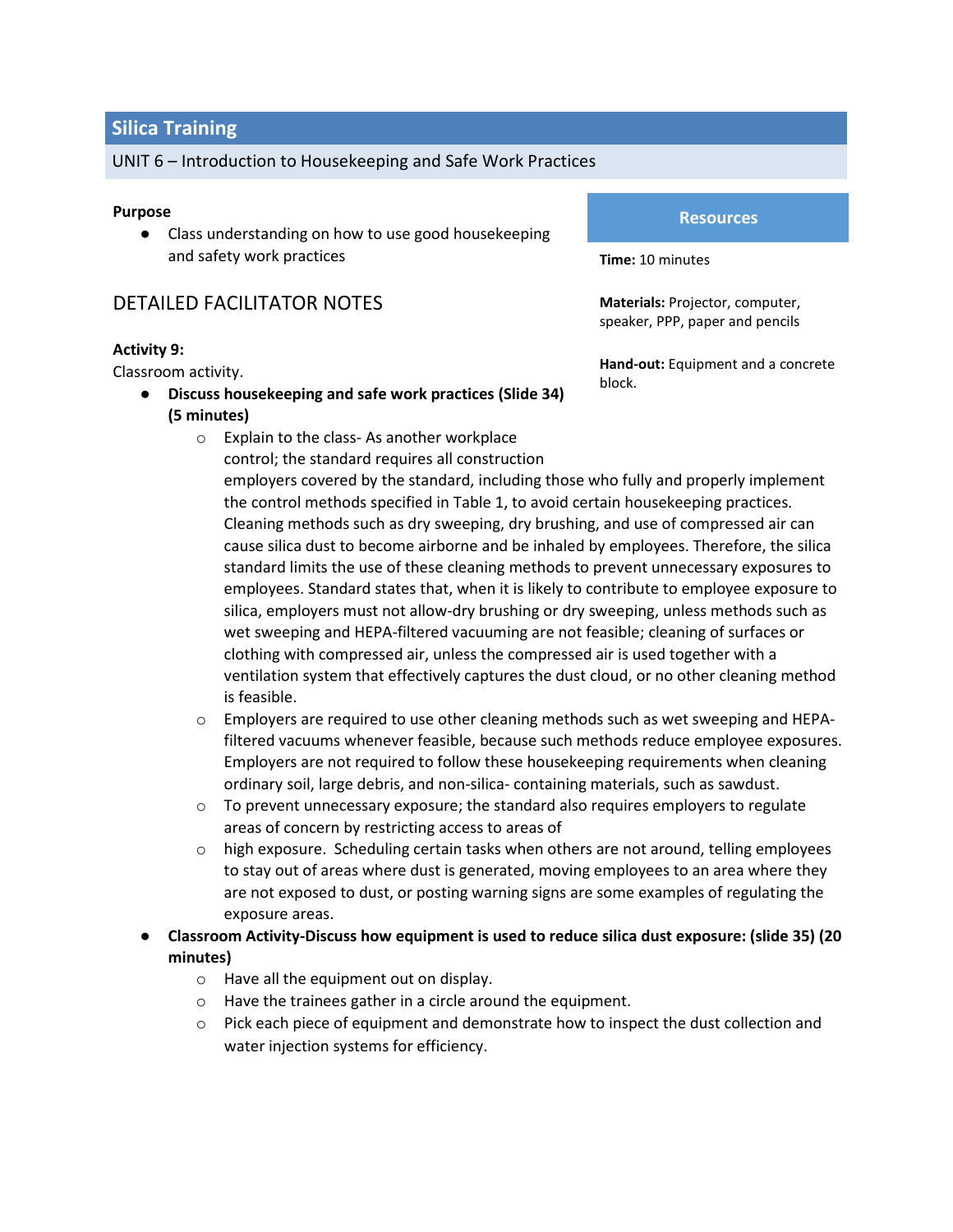- o The instructor does a mock demonstration of how to cut or drill a cement block using the dust collection and or water injection system to prevent dust exposure following table 1 construction standards.
- o Have each trainee do an actual demonstration of how to properly use the equipment using all the safety features.
- o Have trainees provide feedback on the effectiveness or deficiency on the equipment.
- o Answer any questions trainees may have on the equipment.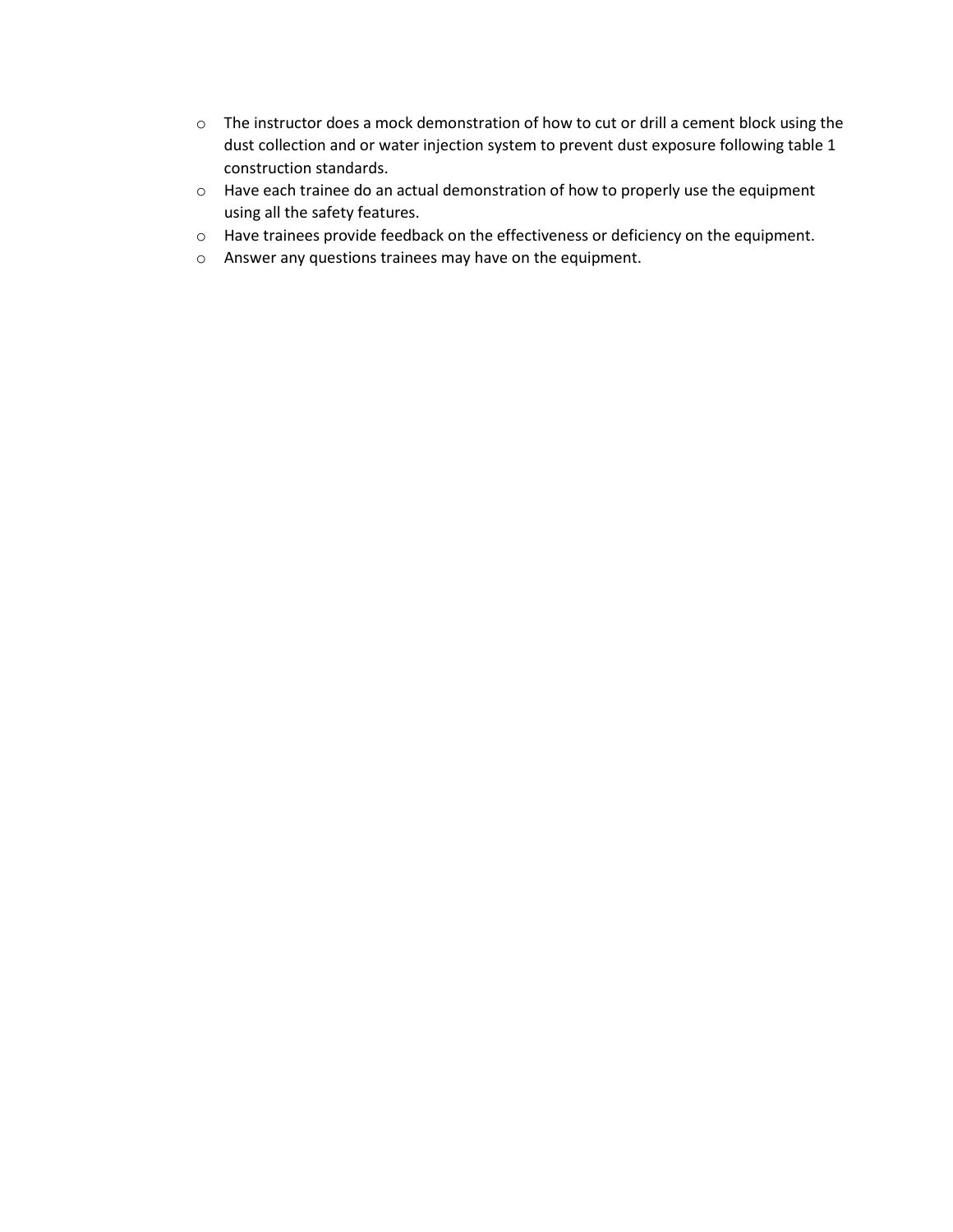#### UNIT 7 – Introduction to competent person

#### **Purpose**

● Class understanding of a competent person

# DETAILED FACILITATOR NOTES

#### **Activity 10:**

Introduction to competent person

#### **Discuss competent person (slide 36) (5 minutes)**

- o Explain to the class -under the silica standard, the employer must designate a competent person to frequently and regularly inspect job sites, materials, and equipment to implement the written exposure control plan.
- $\circ$  A competent person is defined as an individual who is capable of Identifying existing and foreseeable silica hazards; Is authorized to promptly eliminate or minimize these hazards; and has the knowledge and ability to implement the written exposure control plan.
- $\circ$  An employer can designate any of his/her employees as a competent person as long as they meet the above capabilities. The standard does not require specific training for a competent person. The employer is responsible for determining what training is necessary to provide the scope and nature of the knowledge and ability for the competent person, so the written exposure plan can be successfully implemented

#### **Resources**

**Time:** 5 minutes

**Materials:** Projector, computer, speaker, PPP, paper and pencil

**Hand-outs:** None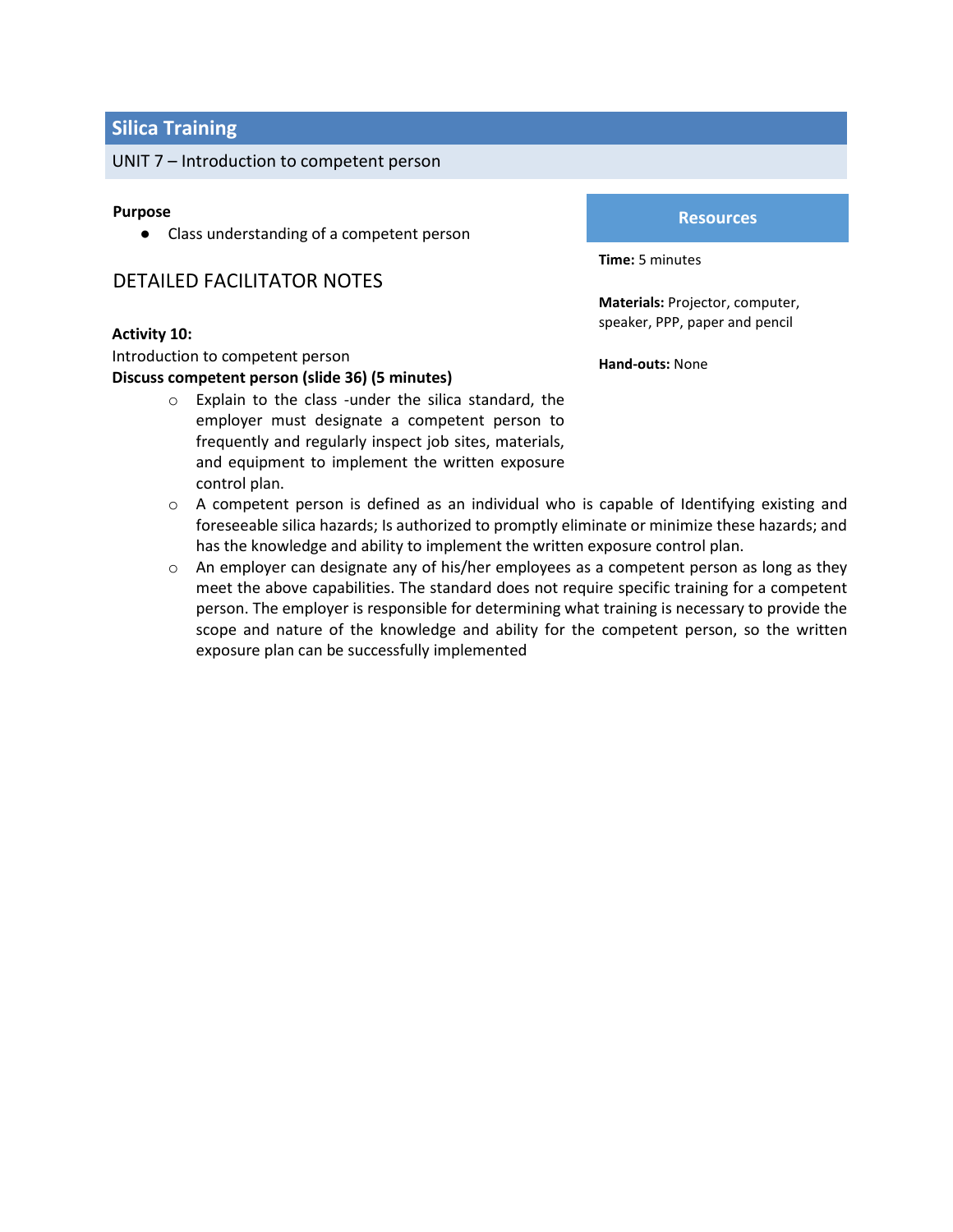#### UNIT 8 – Written exposure plan and alternative exposure controls

#### **Purpose**

- Class understanding of a written exposure control plan
- Class understanding of alternative exposure controls
- Class understanding of communication of silica hazards
- Class understanding of record keeping
- Class understanding of employee notification and corrective action

#### **Resources**

**Time:** 21 minutes

**Materials:** Projector, computer, speaker, PPP, paper and pencil

**Hand-outs:** None

# DETAILED FACILITATOR NOTES

## **Activity 11:**

- **Discuss workers covered under the standard (slide 37) (2 minutes)**
	- $\circ$  Explain to the class All employers covered by the standard (generating silica exposure at or above AL 25 μg/m3) are required to comply with the following mandatory requirements, whether they use Table 1 or Alternative Method of Exposure Controls.
	- $\circ$  Establish and implement a Written Exposure Control Plan, including respiratory protection as needed, and designate a competent person to oversee activities under that plan
	- $\circ$  Restrict housekeeping practices that expose employees to silica where feasible alternatives are available;
	- $\circ$  Offer medical exams to employees who will be required to wear a respirator under the standard for 30 or more days a year;
	- o Communicate hazards and train employees; and keep records of medical examinations of workers; additionally, the worker's silica exposure assessments if they are following the alternative control method.
- **Discuss alternative silica exposure controls (slide 38) (1 minute)**
	- $\circ$  Explain to the class that if their employer opts out for not implementing table 1, they must follow the alternate exposure control methods
- **Discuss communication of silica hazards (slide 39) (1 minute)**
	- $\circ$  Explain to the class that hazard communication plays a role in that employers must inform their employee of hazards of silica exposure, have a written program and address all the health hazard effects from silica exposure.
- **Discuss record keeping (slide 40) (1 minute)**
	- $\circ$  Explain to the class that records must be maintained and made available to employees and their representative.
- **Discuss employee notification and corrective action (slide 41-42) (2 minutes)**
	- $\circ$  Explain to the class that upon results of the any air monitoring exposure data and health care findings, the employer must notify the employee within 5 working days.